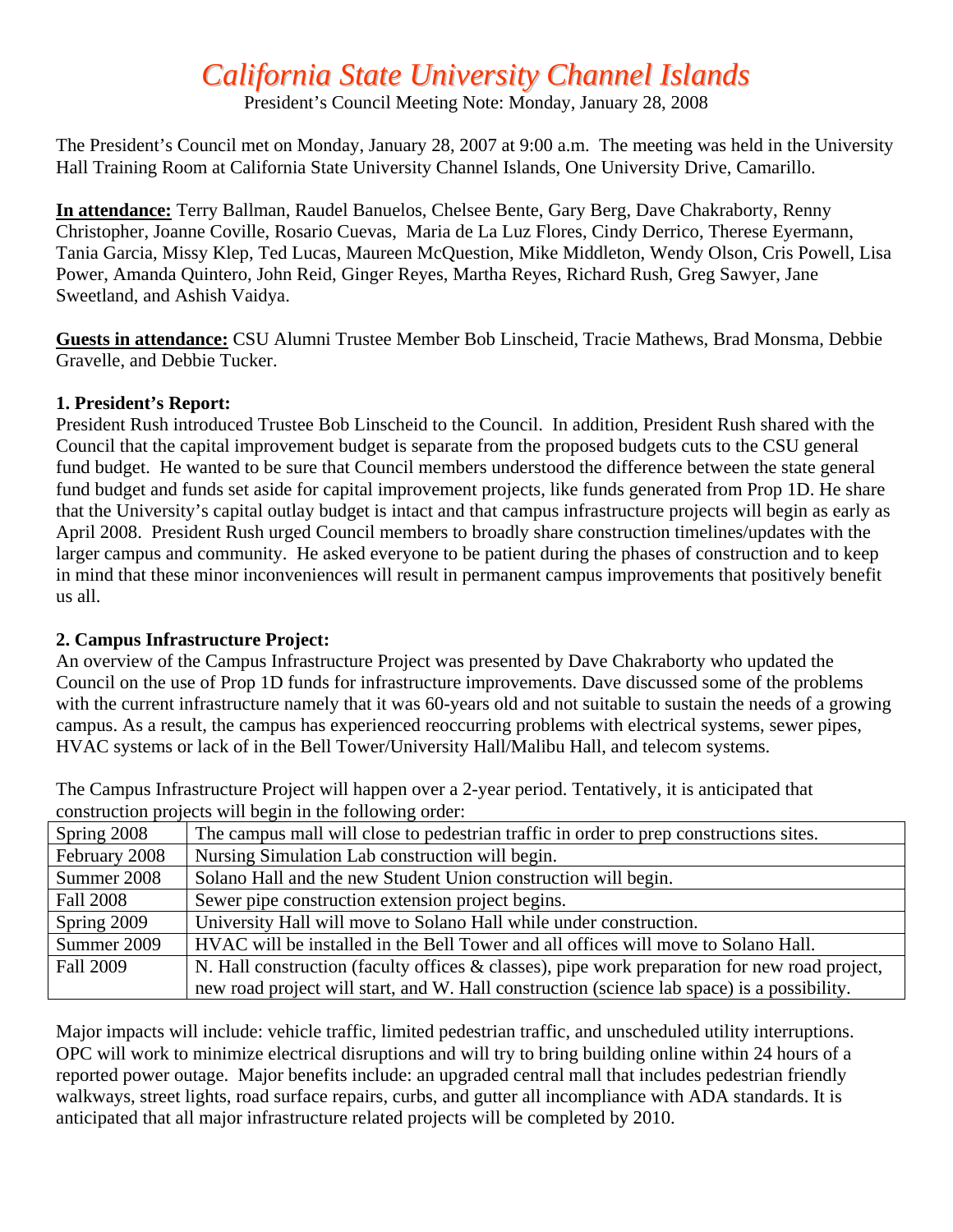Comments: During this time period modified campus brochures will be provided for campus tours and a website will be created to disseminate construction maps and show road closures. Nancy Gill will lead this effort.

## **3. Center for Integrative Design:**

Brad Monsma started his presentation by defining integrative studies as complex issues that cannot be addressed by a single discipline. For example, the Center sponsored a symposium with local agricultural leaders and faculty that focused on "Food, Farming, and the Future" in an effort to respond to local agriculture issues from different perspectives. Center activities include: awarding interdisciplinary faculty mini-grants, research mini-grant to fund interdisciplinary summer research with students, redesigning of UNIV 110 to integrate the University's mission statement.

The above are some examples of how CSUCI can serve as a cutting edge model for the CSU and serve as a resource for the region. Brad expressed that some challenges do exist, like the complexities of working within a discipline based structure which can be at times in opposition to the work of the Center.

- Questions: Is UNIV 110 a required class for all students?
- Response: No, it is not a required course but is similar to other CSUs First Year Experience for students.
- Question: Is there a book in common program at CSUCI?
- Response: Yes, it is part of the campus reading celebration

## **4. Academic Affairs Posting Procedures:**

Dan Wakelee passed out guidelines for posting Academic Affairs events. These new guidelines encompass the distribution of electronic information, blackboard, University Events Calendar, and Physical Postings. These guidelines will provide structure for persons interested in publicizing events and disseminating information within Academic Affairs.

#### **RECOMMEDNATION**

- a. Policy on Business Travel (Deakin/Tucker) Debra Tucker presented on this policy and provided the Council with a brief summary of minor changes since the last reading. These minor changes include: the new CSU approved mileage rate, new mileage log forms, and a change in the per diem process which now requires the submission of meal receipts for reimbursement. A training session will accompany this new policy to inform the campus community of these procedural changes. This policy was approved unanimously by the Council.
- b. Policy on Financial Aid Packaging (Mathews) [3-year review] Tracie Mathews presented on this policy and provided the Council with a summary of changes. The primary change to this policy is the overall intent to use student aid packaging as a recruitment tool by providing perspective students with a financial aid award upon application to CSUCI. General updates to this policy include the addition of new language related to the ACG/Smart Grant fund, University Catalog reference for grant eligibility, and the use of Stafford Loans as a means to supplement remaining need not met by grant/scholarship assistance. This policy was approved unanimously by the Council.
- c. Policy on State University Grant Awarding (Mathews) [3-year review] Tracie Mathews presented on this policy and informed the Council that there were no changes to the existing policy at this time. This policy was approved unanimously by the Council.
- d. Policy on EOP Grant Awarding (Mathews) [3-year review] Tracie Mathews and Maria De Laluz presented on this policy and provided the Council with a brief summary of changes. This policy now includes language about what CSUCI EOP (Educational Opportunity Program) students must do to maintain eligibility for the EOP grant. Currently, the CSUCI EOP is funded by the President's Office. The campus does not receive additional funding to support this program. Maria explained that in order to support future program growth the policy needed to include language for student accountability. This policy was approved unanimously by the Council.
- e. Policy on Distribution of Written Materials (Sawyer) [3-year review] –This policy was approved unanimously by the Council without discussion.